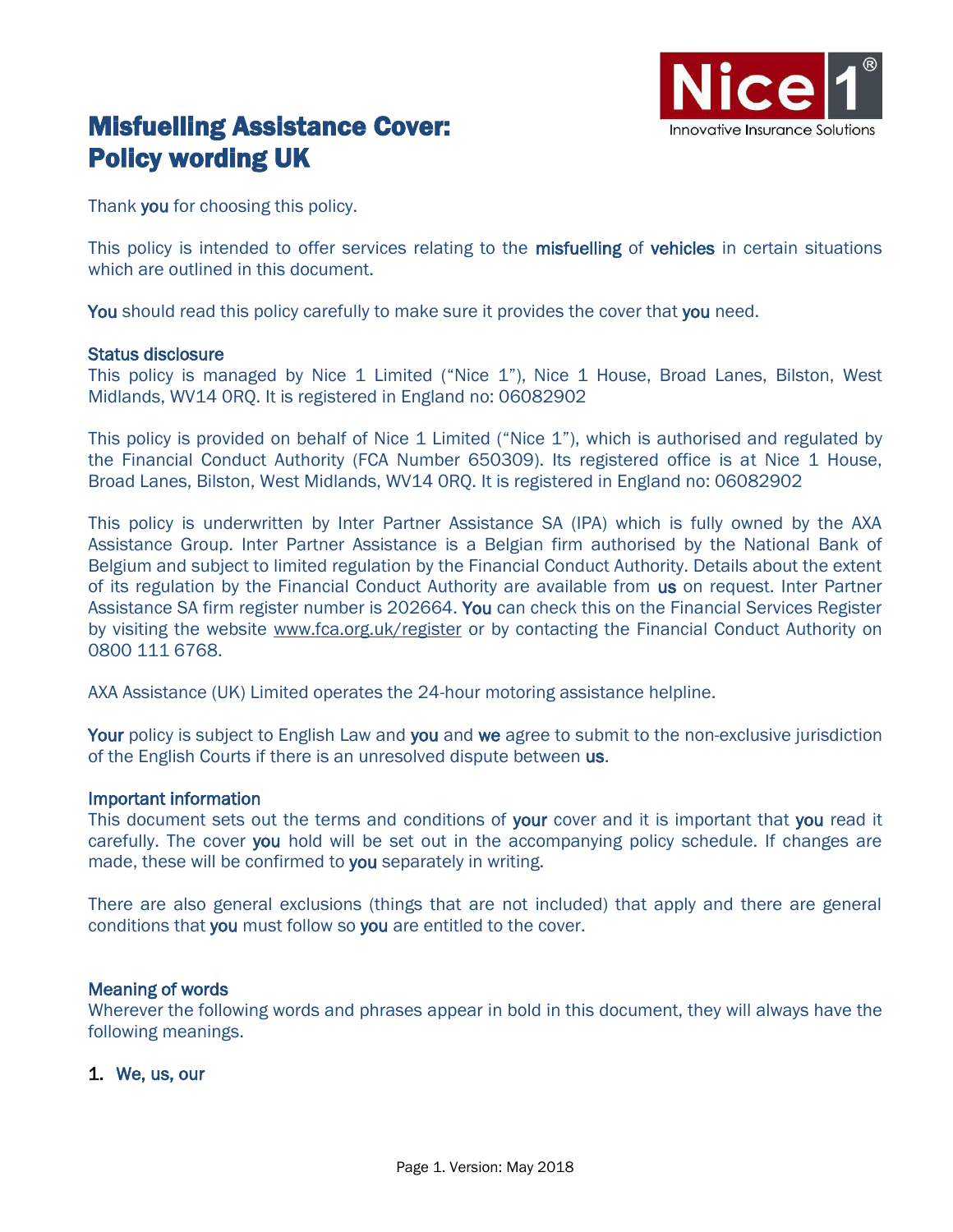Inter Partner Assistance SA and AXA Assistance (UK) Ltd both of The Quadrangle, 106-118 Station Road, Redhill, Surrey RH1 1PR, UK.

## 2. You, your, driver

The policyholder named on the schedule or any person driving an insured vehicle, and any passengers in the insured vehicle.

# 3. Vehicle(s)

The insured vehicle as shown on your policy schedule

# 4. Your home

The last address (in the UK) you gave to Nice 1 as being where you permanently live or where you keep your vehicle.

## 5. Territorial limits

UK, which is Great Britain, Northern Ireland, the Isle of Man and the Channel Islands.

# 6. Period of cover

The period of time which the insurance applies to that is shown on your policy schedule.

## 7. Misfuelling

Accidental and involuntary filling of the fuel tank with appropriate fuel for the insured vehicle.

## The cover provided is governed by the general conditions and general exclusions

## How to claim

To get UK emergency help, phone: 0345 607 5329

You should have the following information available.

- The vehicle's registration number
- Your name, home postcode and contact details
- Your policy number
- The make, model and colour of the vehicle
- The location of the vehicle
- An SOS box number (if this applies).

We will take your details and ask you to stay by the phone. Once we have made all the arrangements, we will contact you to advise who will be coming out to you and how long they are expected to take. You will then be asked to return to your vehicle.

You will only be able to claim the services we provide by contacting the emergency helpline number.

## Section A – Misfuelling.

The cover will only apply if it is shown on **your** current policy schedule and if the premium has been paid.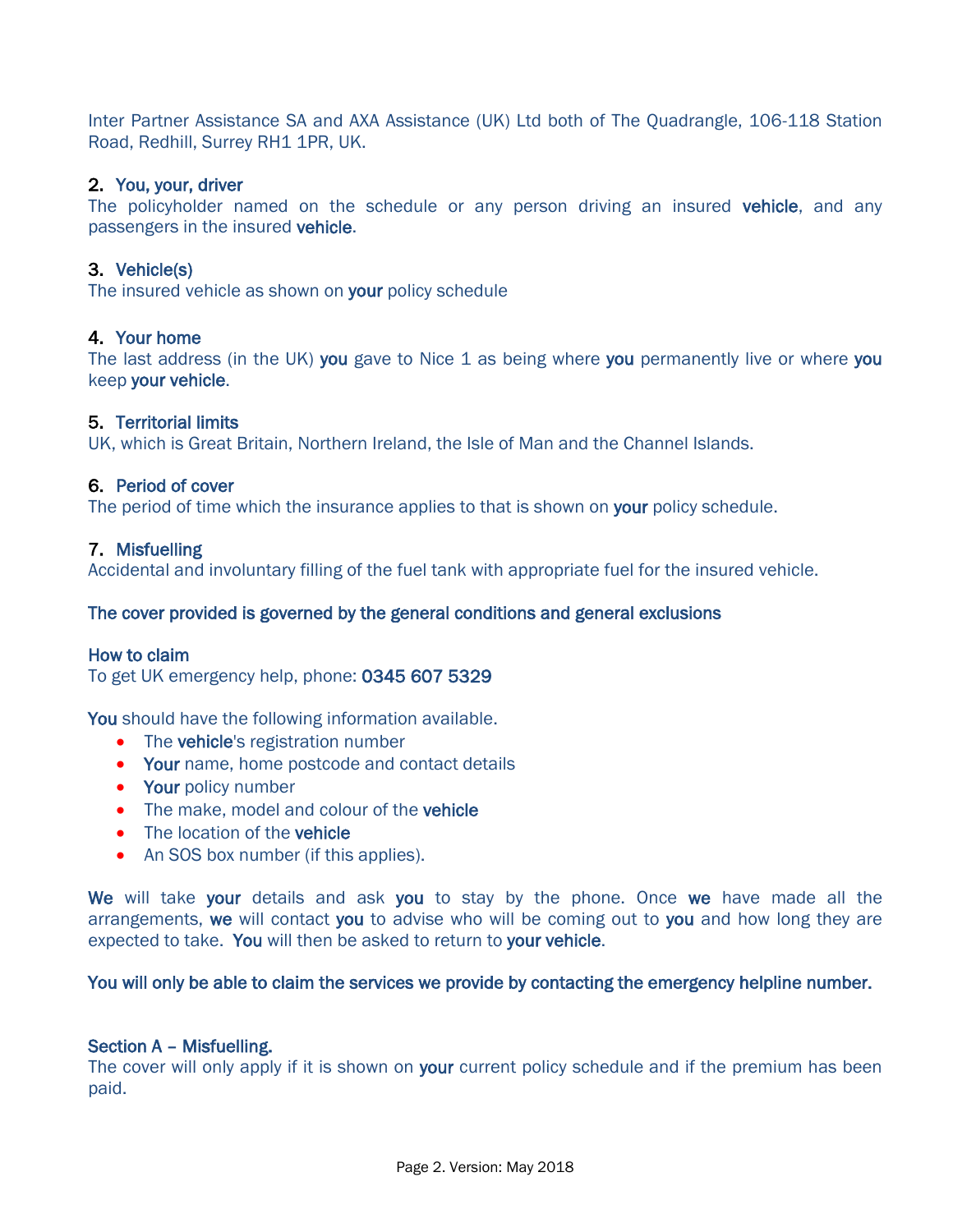## What is covered

We will pay for the following if your vehicle is subject to misfuelling during the period of cover in United Kingdom only. The following applies both on the forecourt on-site and once the vehicle has been driven away from the forecourt:

- **•** draining and flushing the fuel tank on site using a specialist roadside vehicle or
- recovery of the **vehicle**, the **driver** and up to 6 passengers to the nearest repairer to drain and flush the fuel tank and.
- replenishing the fuel tank with 10 litres of the correct fuel
- up to a maximum value of £250 per claim in any period of cover. You will be responsible for paying any costs in excess of £250 per claim.
- We will only cover 3 claims each year per policy period.

## Section B What is not covered

The following are not covered under this insurance:

- No claim will be paid relating to **misfuelling** that happened before taking out this policy.
- Where the misfuelling occurs outside the United Kingdom
- Fuel, other than the 10 litres of correct fuel to replenish the fuel tank after draining and flushing out the contaminated fuel;
- Any claim resulting from foreign matter entering the fuel system except for diesel or petroleum;
- Mechanical or component damage to your vehicle whether or not caused as a result of misfuelling or the cost of hiring an alternative vehicle in the event mechanical or component damage is sustained.
- Any defect arising directly and/or indirectly as a result of misfuelling or a defect which existed before the incident of misfuelling.
- A commercial vehicle in excess of 3.5 tonnes.
- General wear and tear or neglect of the vehicle.
- Anything mentioned in the general conditions and exclusions. (Please see section C)

## Section C – General conditions and exclusions that apply to all parts of this policy

We will not cover the following.

- 1. Any misfuelling that happens during the first 24 hours after you take out cover for the first time.
- 2. Any cost that you can get back under any other insurance policy or under the service provided by any motoring organisation.
- 3. Delays or failure in delivering service to you due to any extraordinary event or circumstance which is outside our reasonable control, such as severe weather conditions.
- 4. Mobile phone, phone call and postage costs are not covered under your policy in any circumstances.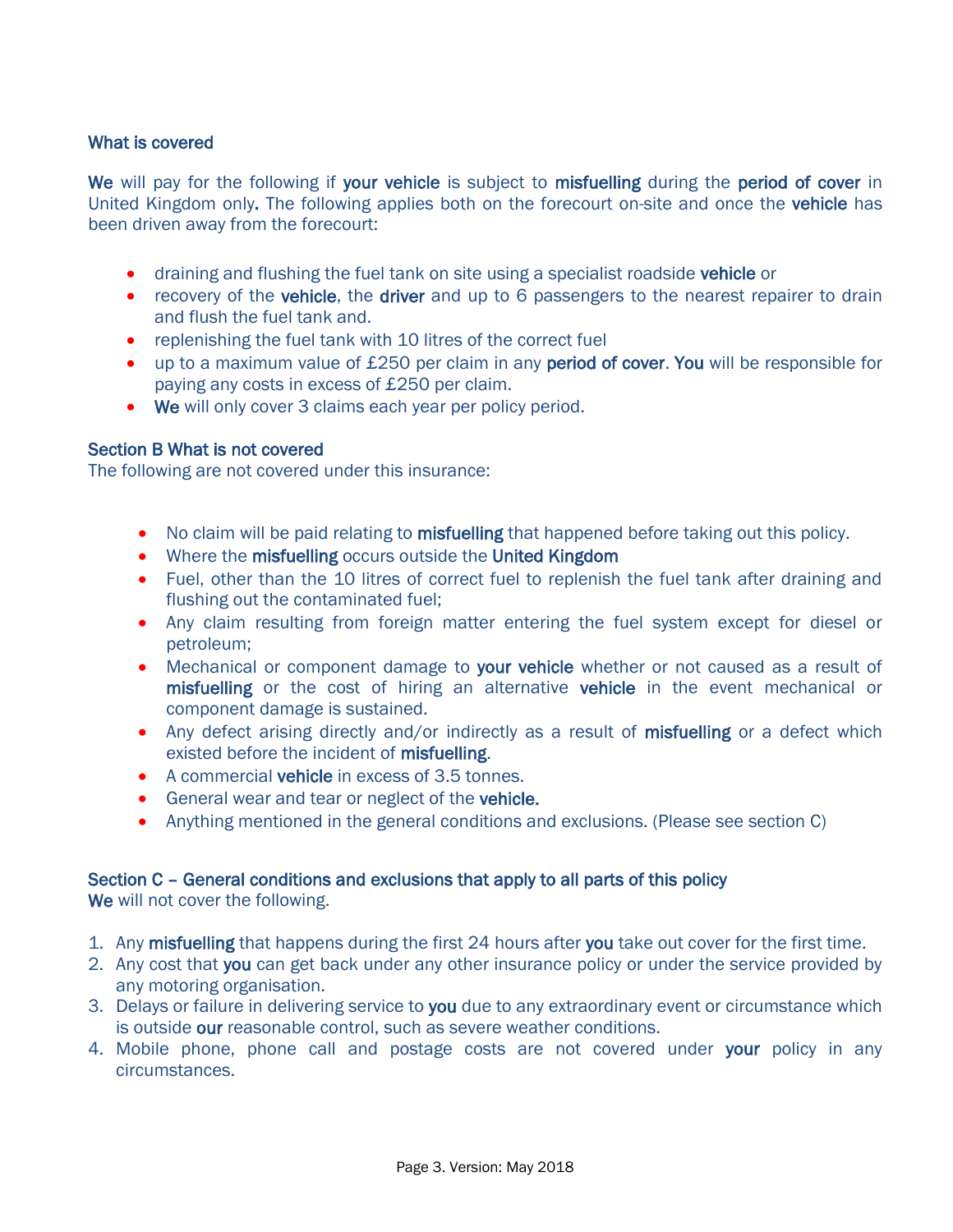- 5. Where your vehicle is an emergency vehicle, taxi, heavy goods vehicle or if your vehicle is used for despatch, road-racing, rallying, pace-making, speed testing or any other competitive event;
- 6. The vehicle must be permanently registered in the UK and, if appropriate, have a current MOT certificate and valid road fund licence. The vehicle should be kept in a good condition and have been serviced regularly in line with the manufacturer's recommendations.
- 7. We have the right to refuse to provide a service if you or your passengers are being obstructive in allowing us to provide the most appropriate help or if you or they are abusive to our rescue controllers or our recovery operators.
- 8. We will not pay you any benefit unless you contact us using the emergency phone numbers provided. You must not try to contact any agent or repairer direct.
- 9. You must quote your policy number when you call for help and have the relevant documents needed by the repairer, recovery specialist or our chosen agent.
- 10. You will have to pay the cost of moving the vehicle or a repair vehicle coming out to you if, after asking for help which you are entitled to, the vehicle is moved or repaired in any other way, or you have provided location details which are incorrect. The payment must be by credit or debit card.
- 11. We will not arrange for help if we think that it would be dangerous or illegal to repair or move the vehicle.
- 12. During any 12-month period we will not be responsible for more than three claims. If you need our help for more than the number of claims allowed on your policy in a 12-month period of cover you will have to pay for the services we provide. We will ask for a credit-card number or debit-card number before we help you.
- 13. This insurance contract is between you and us. Any person or company who is not involved in this insurance policy has no right under the Contracts (Right of Third Parties) Act 1999 to enforce any condition of this insurance policy. This does not affect any other rights another organisation has apart from under that act.
- 14. We will not provide cover, pay any claim or provide any benefit if doing so would expose us to any sanction, prohibition or restriction under United Nations resolutions or the trade or economic sanctions, laws or regulations of the European Union, United Kingdom or United States of America.

# **Cancellation**

If you find that the cover provided under this policy does not meet your needs, please contact your supplying broker within 14 days of receiving this document and we will cancel this policy. You will receive a full refund of your premium as long as you have not made any claims.

If you wish to cancel the policy outside the 14-day period, you may do so by giving us 30 days notice in writing however no refund will be given.

We may cancel this policy by giving you at least 14 days written notice at your last-known address if:

• You fail to pay the premiums after we have sent you a reminder to do so. If we have been unable to collect a premium payment, we will contact you in writing requesting payment to be made by a specific date. If we do not receive payment by this date we will cancel your policy by immediate effect and notify you in writing that such cancellation has taken place.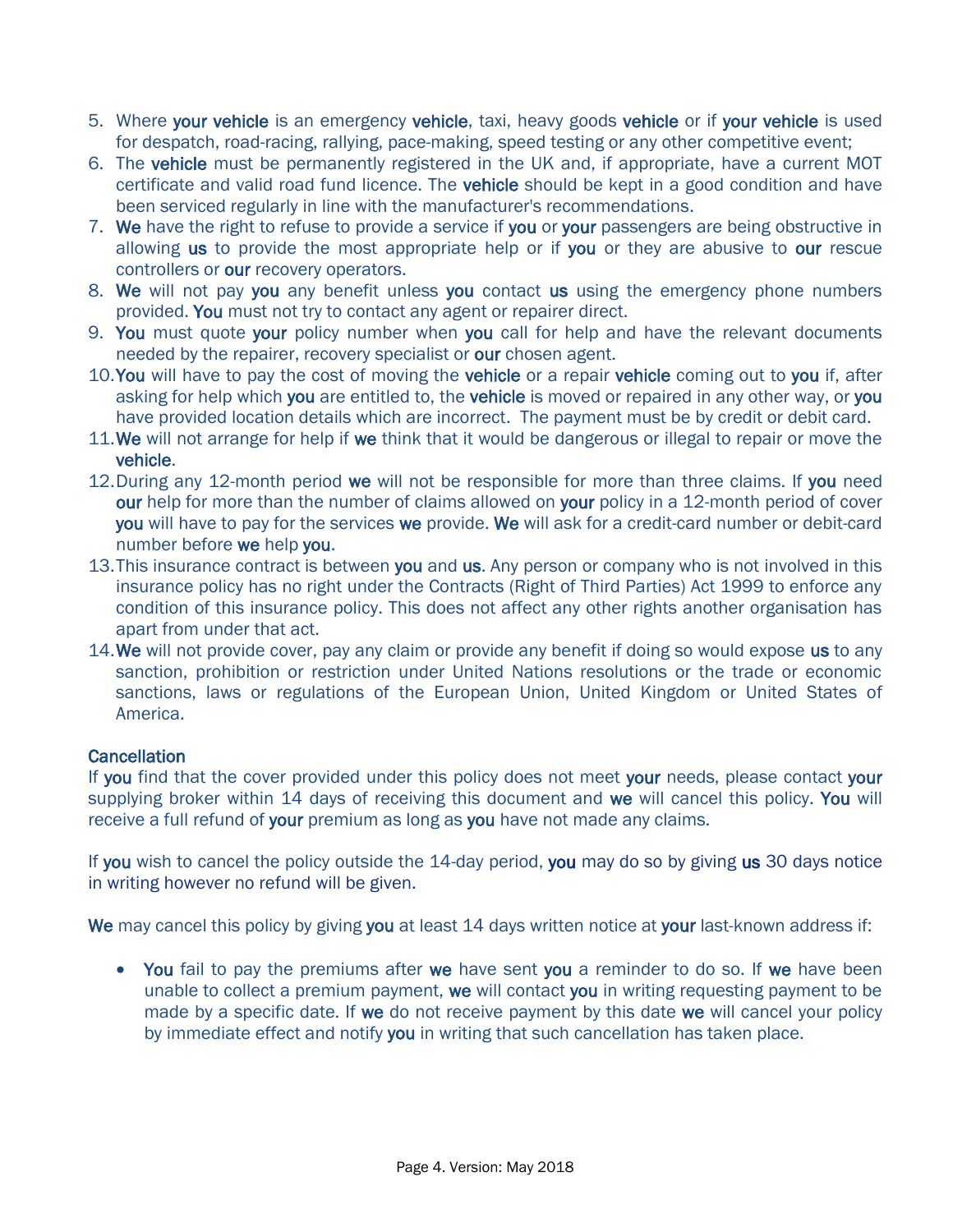- You refuse to allow us reasonable access to your property (vehicle and so on) to provide the services you have asked for under this policy or if you fail to co-operate with our representatives;
- You otherwise stop keeping to the terms and conditions of this policy in any significant way; or
- The cost of providing this policy becomes prohibitive

We may cancel this policy without giving you notice if, by law or other similar reasons, we are prevented from providing it. If we cancel the policy under this section, we will refund the premium paid for the remaining period of insurance, unless you have made any claims.

We may cancel this policy without giving you notice and without refunding your premium if you:

- Make or try to make a fraudulent claim under your policy;
- Are abusive or threatening towards our staff; or
- Repeatedly or seriously break the terms of this policy.

If you make a valid claim before the policy is cancelled, we will pay it before we cancel the policy.

#### Renewal Process

Your insurance broker will contact you before your renewal date to discuss your renewal options including any changes to the policy that will apply from when you renew the policy. If you do not want to renew your policy or want to change any of your details, please let your insurance broker know at least 15 days before your renewal date.

#### Our promise

We want to give you the best possible service. If you are not happy with our service, the procedure below explains what you should do.

#### Complaints procedure

You can write to the Customer Relations team at: Customer Relations – Inter Partner Assistance SA, The Quadrangle, 106-118 Station Road, Redhill, Surrey, RH1 1PR, UK. Or, you can phone 0345 123 3547 Email address: quality.assurance@axa-assistance.co.uk

If it is impossible to reach an agreement, you may have the right to make an appeal to the Financial Ombudsman Service by writing to: Financial Ombudsman Service Exchange Tower, London, E14 9SR, UK. Or you can phone 0800 023 4567. E-mail: complaint.info@financial-ombudsman.org.uk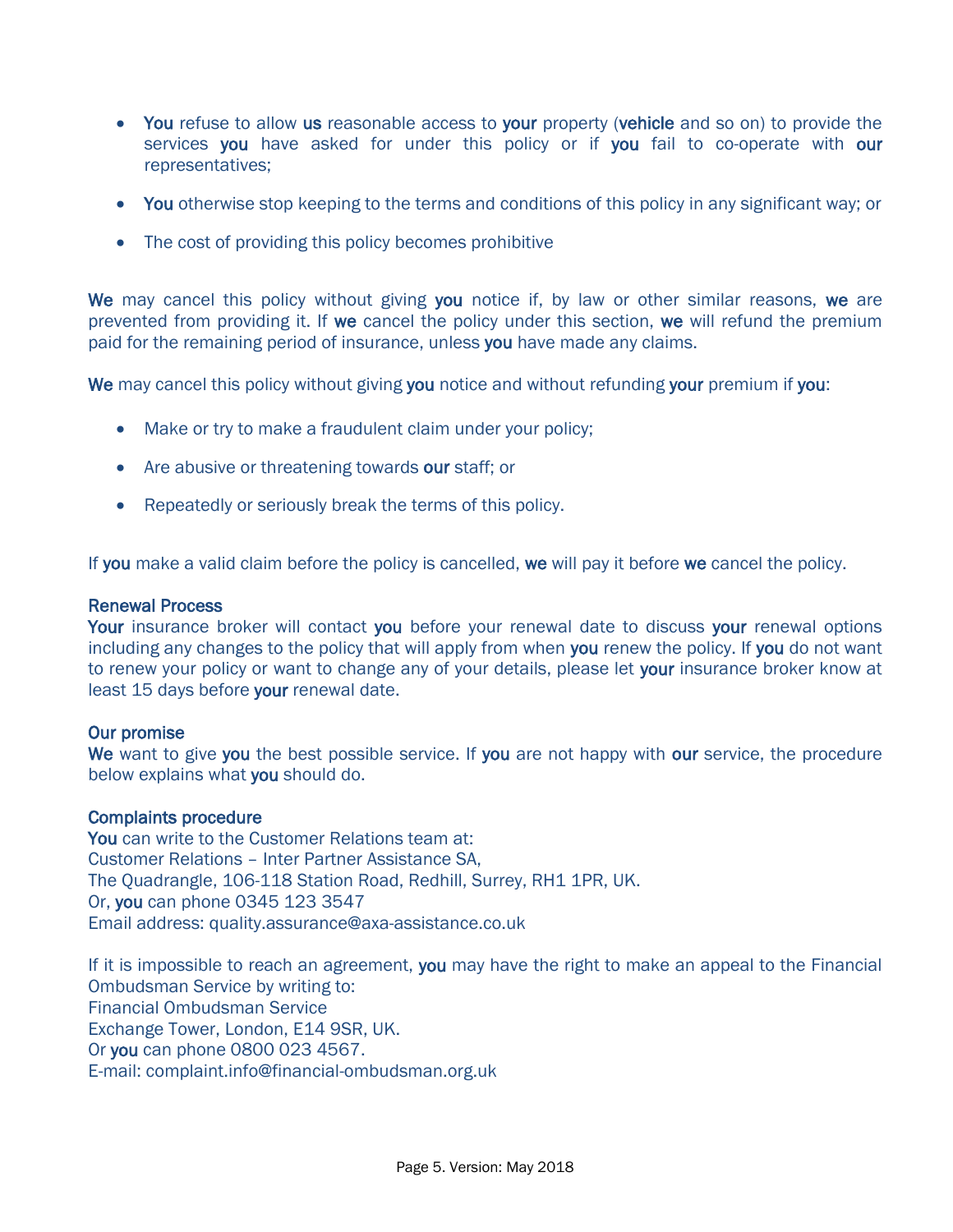We are a member of the Financial Services Compensation Scheme (FSCS). The FSCS offers protection for customers of financial services firms. You can get more information at [www.fscs.org.uk.](http://www.fscs.org.uk/)

#### Data Protection

Details of you, your insurance cover under this policy and claims will be held by us (acting as data controllers) for underwriting, for providing breakdown assistance, for policy administration, claims handling, complaints handling, sanctions checking and fraud prevention purposes, subject to the provisions of applicable data protection law and in accordance with the assurances contained in our website privacy notice (see below).

We collect and process these details as necessary for performance of our contract of insurance with you or complying with our legal obligations, or otherwise in our legitimate interests in managing our business and providing our products and services.

These activities may include: a. use of sensitive information about the health or vulnerability of you or others involved in your breakdown assistance claim, in order to provide the services described in this policy, b. disclosure of information about you and your insurance cover to companies within the AXA group of companies, to our service providers and agents in order to administer and service your insurance cover, to provide you with breakdown assistance, for fraud prevention, to collect payments, and otherwise as required or permitted by applicable law; c. monitoring and/or recording of your telephone calls in relation to cover for the purposes of record-keeping, training and quality control; d. obtaining and storing any relevant and appropriate photographic evidence of the condition of your vehicle which is the subject of the claim, for the purpose of providing services under this policy and validating your claim; and e. sending you feedback requests or surveys relating to our services, and other customer care communications.

We will separately seek your consent before using or disclosing your personal data to another party for the purpose of contacting you about other products or services (direct marketing). Marketing activities may include matching your data with information from public sources, for example government records of when your MOT is due, in order to send you relevant communications. You may withdraw your consent to marketing at any time, or opt-out of feedback requests, by contacting the Data Protection Officer (see contact details below).

We carry out these activities within the UK and the European Economic Area (the European Union plus Norway, Liechtenstein and Iceland) and Switzerland, across which the data protection laws provide a similar level of protection.

By purchasing this policy and using our services, you acknowledge that we may use your personal data, and consent to our use of sensitive information, both as described above. If you provide us with details of other individuals, you agree to inform them of our use of their data as described here and in our website privacy notice (see below).

You are entitled on request to a copy of the information we hold about you, and you have other rights in relation to how we use your data (as set out in our website privacy notice  $-$  see below). Please let us know if you think any information we hold about you is inaccurate, so that we can correct it.